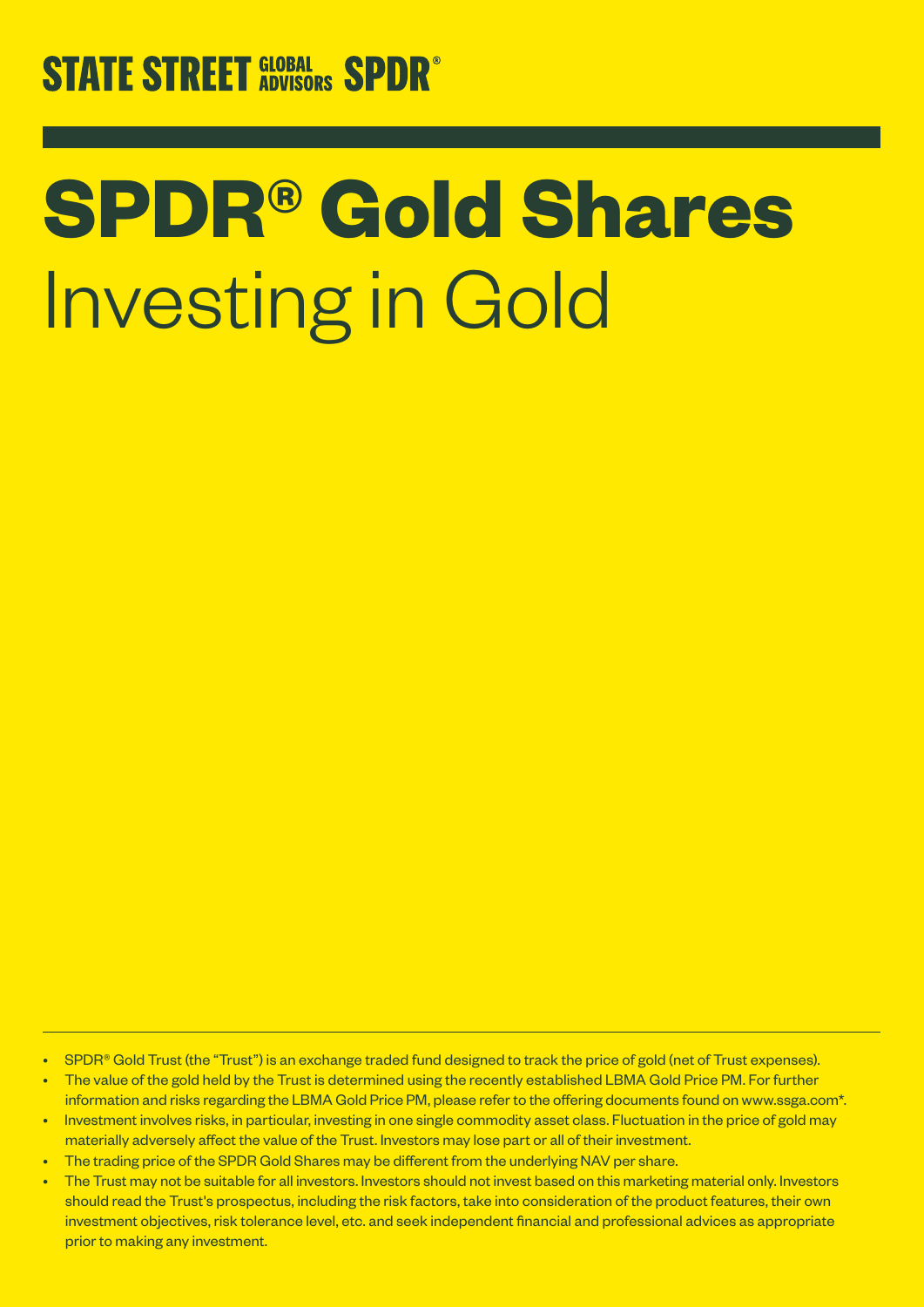| 2840<br>SPDR <sup>®</sup> Gold Shares  | SPDR Gold Shares (stock code: 2840) offers investors a<br>convenient, cost efficient and secured way to access the gold<br>market without having to pay transportation, storage and<br>insurance costs of owning physical gold. With ease of buying and<br>selling SPDR Gold Shares on the stock exchange, investors can<br>take advantage of gold's historically low or negative correlation<br>to other traditional asset classes such as stocks and bonds.                                                                                                                                                                                                      |  |
|----------------------------------------|--------------------------------------------------------------------------------------------------------------------------------------------------------------------------------------------------------------------------------------------------------------------------------------------------------------------------------------------------------------------------------------------------------------------------------------------------------------------------------------------------------------------------------------------------------------------------------------------------------------------------------------------------------------------|--|
| <b>Why Gold?</b>                       | Gold has a dual nature as it is both an investment and a consumer good. Gold's diverse sources<br>of demand, both cyclical and counter cyclical, have been the source of its low historical<br>correlation to financial assets and its unique ability to provide key strategic portfolio functions:<br>Returns Gold has delivered a 7.7% compound annual growth rate in USD terms since 15 August<br>1971, the day U.S. President Richard Nixon removed USD from the gold standard. Gold has<br>historically provided positive risk adjusted-returns over time <sup>1</sup> .                                                                                      |  |
|                                        | Diversification Gold has demonstrated a low and negative correlation to many financial asset<br>indices over time and has a track record of providing a hedge during periods of large market<br>drawdowns, systemic risk, and geopolitical volatility <sup>2</sup> .<br>Liquidity Global gold market liquidity is on par with major debt, currency, and equity markets.<br>The average daily turnover of gold is over US\$145 billion <sup>3</sup> .<br>Portfolio Impact Adding an allocation to gold may potentially provide increased diversification,<br>reduce portfolio drawdowns, and increase portfolio efficiency through higher risk-adjusted<br>returns. |  |
| <b>Why SPDR Gold</b><br><b>Shares?</b> | SPDR Gold Shares has lowered a number of barriers traditionally preventing investors from<br>using gold as an asset allocation and trading tool. These barriers have included the logistics of<br>buying, storing and insuring gold. It has given investors exposure to the price of physical gold,<br>minus the fund's expenses, eliminating the need to use derivatives which may carry additional<br>credit risks.<br>With SPDR Gold Shares, investors now have easy access to the gold market. They can readily<br>integrate and measure gold as a strategic presence in a portfolio that can potentially diversify                                            |  |
| <b>How Does It Work?</b>               | risk due to low or negative correlations with other asset classes.<br>Shares of 2840 give the investor an undivided beneficial ownership in SPDR Gold Trust<br>(established in the form of a Grantor Trust), which solely holds gold. All the Trust's gold is securely<br>vaulted in London.                                                                                                                                                                                                                                                                                                                                                                       |  |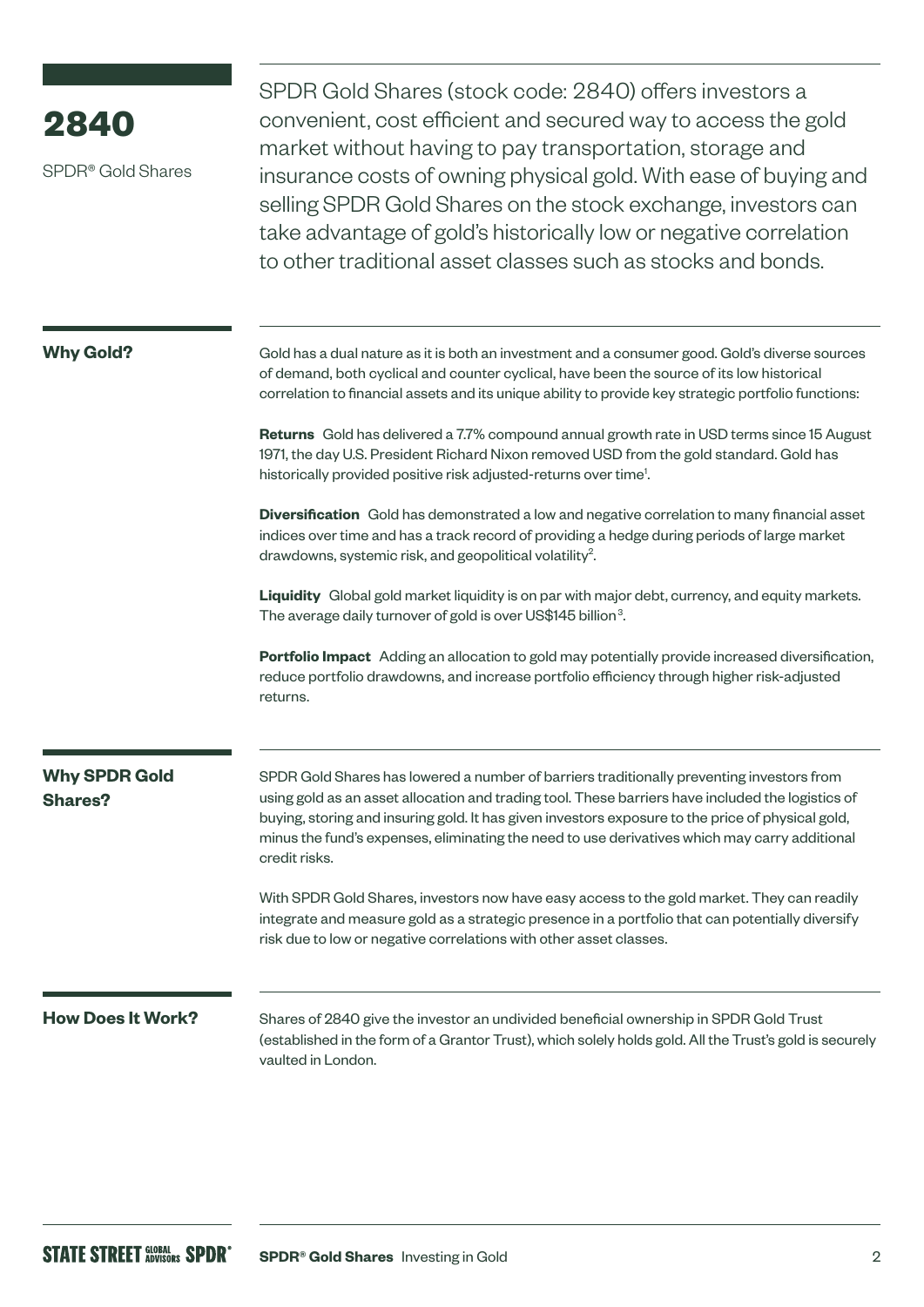## **Key Attributes**

Figure 1

**SPDR Gold Shares' Liquidity in the Primary**  **Transparent** SPDR Gold Shares seeks to track the price of gold minus the fund's expenses. The price, holdings and net asset value, as well as market data for the overall gold bullion market, can be tracked at spdrgoldshares.com\*.

Secured HSBC Bank Plc is the custodian for the gold held by SPDR Gold Trust.<sup>4</sup> Gold is held in custody in an "allocated account,"<sup>5</sup> which means that the Trust has full ownership of the gold bars, and the custodian may not trade, lease or lend the bars.

**Liquid** SPDR Gold Shares liquidity comes not only from secondary-market trading on exchange, but also from the primary market. Authorized participants in the primary market, responding to market demand, can create and redeem baskets of 100,000 shares. All this may help keep bid/ ask spreads tight and allows investors to freely buy and sell shares in whatever amount they desire. There can be no assurance that a liquid market will be maintained for these shares.



Information contained above is for illustrative purposes only.

**Easily Accessible** SPDR Gold Shares are cross-listed in Hong Kong and are available to trade in HKD. Investors can buy, sell and hold shares through standard brokerage accounts. $6$ 

**Flexible** Investors can buy shares on the stock exchange, giving them ownership to fractional ounces of gold. SPDR Gold Shares trades in the same way stocks do.

**Cost-Effective** Buying one-ounce of gold through SPDR Gold Shares may be relatively cheaper compared to buying and holding physical gold, as transaction costs are generally lower than costs associated with the purchase, storage and insurance of physical gold. The annual total expense ratio of SPDR Gold Shares is 0.40%.<sup>7</sup>

| <b>Attribute</b>                                                            | <b>Allocated Gold</b> | <b>Unallocated Gold</b> |
|-----------------------------------------------------------------------------|-----------------------|-------------------------|
| Gold asset can be leased to third party without consent                     |                       |                         |
| Part of bankruptcy estate in event of a bankruptcy<br>of the Custodian Bank |                       |                         |
| Individually-identified bars                                                |                       |                         |
| Trust has right and title to the gold assets                                |                       |                         |
| Segregated from other gold                                                  |                       |                         |

Figure 2 **The Cost-effective Attributes of SPDR Gold Shares**